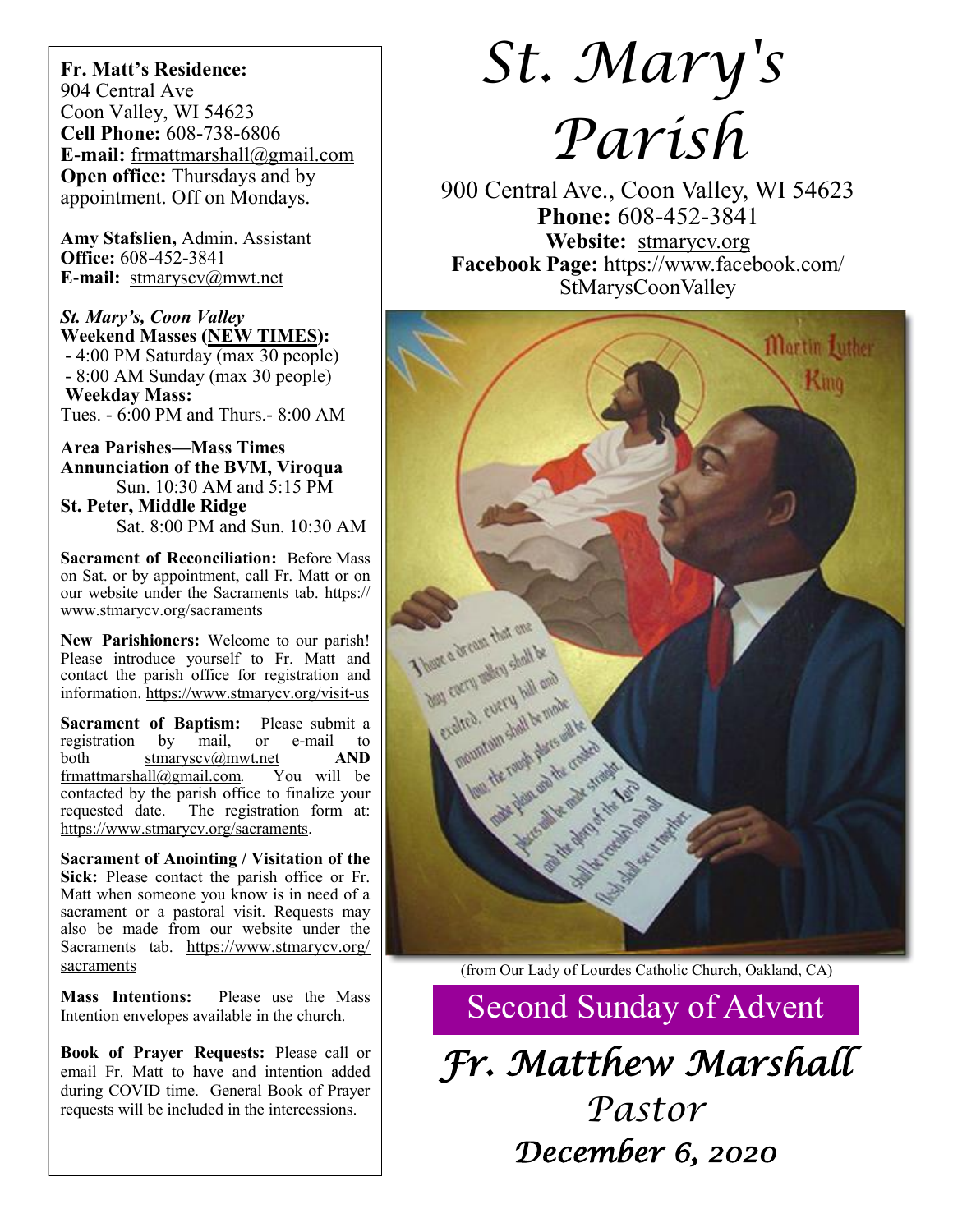# *St. Mary's Parish, Coon Valley, WI Second Sunday of Advent*

#### **SUNDAY, DECEMBER 6, 2020**

- 1) Isaiah 40:1-5, 9-11<br>2) 2 Peter 3:8-14
- 2) 2 Peter 3:8-14
- 3) Mark 1:1-8

FOCUS: Stay awake, for the day of the Lord is at hand.

The voice of God breaks into our world through sacred Scripture and the witness of modern-day disciples. Does it resound and echo in our thoughts, words, and actions, forming and shaping our lives? Or, is it dulled and dimmed by our worldly ways? Now is the time to listen, now is the time to act, for the kingdom of God is at hand.

#### LITURGY OF THE WORD

The prophet Isaiah speaks for the Lord in giving comfort to his people, proclaiming the service of Jerusalem at an end – and that her guilt is expiated. They are to *prepare the way of the Lord*, for *the glory of the Lord shall be revealed*, and he will shepherd them with care. In the second reading, Peter writes to his community that *the day of the Lord will come like a thief*. Therefore, they ought to conduct themselves *in holiness and devotion … eager to be found without spot or blemish before him*. In the Gospel, John the Baptist heralds the coming of Jesus as he exhorts his listeners to turn away from sin and be baptized.

| <b>Intentions</b>                                    |  |  |  |  |
|------------------------------------------------------|--|--|--|--|
| Dec $05 \sim 8:00$ AM - †Anna Kerska                 |  |  |  |  |
| Dec $06 \sim 8:00$ AM - †Jeanette C. Duda            |  |  |  |  |
| Dec $08 \sim 8:00$ AM - †Norbert and Arlene Seichter |  |  |  |  |
| Dec $10 \sim 8:00$ AM - †Ronald Hammes               |  |  |  |  |
| Dec $12 \sim 8:00$ AM - †Edward Kerska               |  |  |  |  |
| Dec $13 \sim 8:00$ AM - †Tom, Jim, and Dick Ruff     |  |  |  |  |

| <b>Annual Appeal 2020-21</b>                      |                      |                       |  |  |  |
|---------------------------------------------------|----------------------|-----------------------|--|--|--|
| As of 12/3/20                                     | <b>Total Pledged</b> | <b>Total Payments</b> |  |  |  |
| Pledged/Paid                                      | \$3,165.00           | \$2,965.00            |  |  |  |
| <b>Target Amount</b>                              | \$12,925.00          | \$12,925.00           |  |  |  |
| <b>Over Target</b>                                | $(\$9,760.00)$       | $(\$9,960.00)$        |  |  |  |
| Percent Pledged: 24.49%, Percent Received: 22.94% |                      |                       |  |  |  |
| Number Contributing:                              | 16                   |                       |  |  |  |

# Next Week in Service —Dec 13th

If you are not able to be at the Mass scheduled below, please find a substitute. Thank you

|--|

## Upcoming Events/Calendar

- **December 06**  $\sim$  RE Class for grades K-4 after Mass
- **December 08**  $\sim$  The Immaculate Conception of the Blessed Virgin Mary—*Holy Day,* **Mass at 8:00AM\* \****this is an updated time from previous publication*
- **December 13**  $\sim$  RE Class for grades 5-10 after Mass
- **December 20** ~ Blue Christmas Service with Immanuel Lutheran (time TBD)
- **December 24** ~ Christmas Eve Mass 4:00 PM-**signup for attendance**
- **December 25** ~ Christmas Day Mass 8:00 AM-**signup for attendance**
- $\overline{\phantom{a}}$  , and the contract of the contract of the contract of the contract of the contract of the contract of the contract of the contract of the contract of the contract of the contract of the contract of the contrac • Our Sunday Mass Streaming Live on Facebook: <https://www.facebook.com/StMarysCoonValley>
- **Church will be open for private prayer Tuesday through Friday from 9AM until 7 PM and Sunday Noon to 7 PM** (please practice good social distancing)

#### AN ACT OF SPIRITUAL COMMUNION

My Jesus, I believe that You are present in the Most Holy Sacrament. I love You above all things, and I desire to receive You into my soul. Since I cannot at this moment receive You sacramentally, come at least spiritually into my heart. I embrace You as if You were already there and unite myself wholly to You. Never permit me to be separated from You. Amen.

## **Order Anything on Amazon? Use Amazon Smile!**

You can help increase AmazonSmile donations to St. Mary Parish by shopping at **[smile.amazon.com/ch/39-1218730](https://smile.amazon.com/gp/f.html?C=2G90H5KCIP85S&K=QCF9NBCEC5&M=urn:rtn:msg:202009161503507b868b2f6c4d472bb2aaf5b6e0c0p0na&R=1IFG7FBAC2Y5A&T=C&U=http%3A%2F%2FSMILE.AMAZON.COM%2Fch%2F39-1218730&H=TEOAGRQMCIY55KZ0NVAVQ9MTNACA)** or **with AmazonSmile ON** in the Amazon Shopping app.



| Giving Last Week | Week 48                    | \$1,900.00  |
|------------------|----------------------------|-------------|
| Adult $Env.(16)$ | \$1180.00 Needed Weekly    | \$1,312.00  |
| Offertory        | \$47.00 Received This Week | \$91,200.00 |
| <b>Total</b>     | \$1312.00 YTD Needed       | \$83,369.57 |
|                  | <b>YTD</b> Received        | (7,830.43)  |
| Food Pantry      | \$85.00 Difference         | (7, 242.43) |

## **DID YOU KNOW?**

If you are 70 ½ or older, you can do a **qualified charitable distribution (QCD)** of up to \$100,000 a year from your **IRA directly to a charity**. The distribution won't show up in your adjusted gross income and CAN count toward your required minimum distribution (RMD). The QCD allows you to be more strategic with your RMD. Consult your tax advisor before making any decisions. If a QCD is for you, please consider St. Mary's Parish as your charity of choice.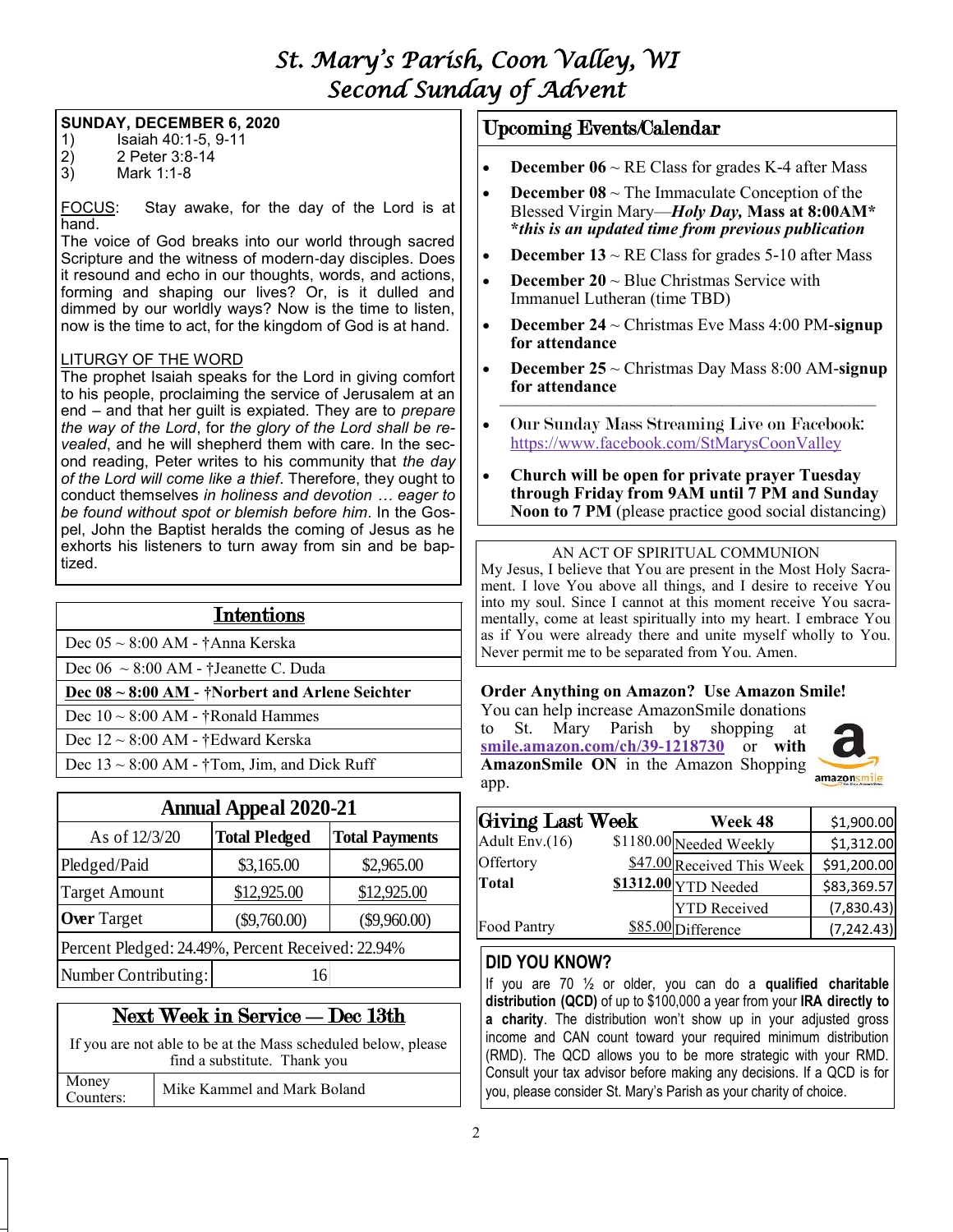# **From Fr. Matt**

- **Advent Reflection Books** are available in the back of church. Parishioners from both Coon Valley and Viroqua contributed as authors. Thank you to our neighbors for generously sharing from their own hearts. We hope they are a wonderfully helpful resource for your prayer in Advent!

## **- Dec 8th, Immaculate Conception,** *Holy Day Mass \*\*\*\*\*\*\*Correction: 8:00 AM\*\*\*\*\*\**

# Parish Announcements

## **Christmas Mass Liturgical Ministry Sign Up**

If you are an Usher, Reader, Communion Minister or Altar Server and are able to help with Christmas Mass, please sign up in the back of church. Thank you.

#### **Christmas Mass Attendance**

If you are planning to attend Mass for Christmas, please signup in the back of church. For safety reasons we need to keep the crowd to the 25% capacity. Thank you for understanding. Fr. Matt



will also be streaming the Mass on Facebook live, we are considering possible overflow options to be announced soon.

## **Christmas Flower Donations**

If you wish to donate toward the Christmas Flowers, please use the envelopes located at the church entrances/ exits. Return the envelope by dropping in the collection.





#### **2021 Parish Calendar**

The St. Mary's 2021 calendars are now available for pickup in the back of church. These beautiful calendars contain liturgical dates and Holy Days.

## **Staying Connected**

- The parish bulletin will continue to be available on our Website—[www.stmarycv.org](http://www.stmarycv.org)
- We are mailing the bulletin to those over the age of 80 (if their age is recorded in our database)
- Copies of the bulletin will also be available in the church for pickup during private prayer times.
- **If you know of someone who does not have internet and could benefit from having the bulletin mailed to their home, please contact the parish office with the person(s) name(s).**



We are accepting Mass Intention requests for 2021. If there is a special weekend date you would like, please get your request(s) in early. **Sunday Masses** are booked through

May 23, 2021. **Saturdays** are booked through July 24th. **Weekdays,** Feb 2nd is open, then next date is March 16th, after that, there are more weekdays available. If you have questions feel free to email the parish office at [stmaryscv@mwt.net](mailto:stmaryscv@mwt.net?subject=Mass%20Intentions) or call on a Tuesday or Wednesday for available dates.

#### **Financial Support Options**

- US Postal Service: mail directly to the parish office.
- Bill Pay through online banking, add St. Mary's as contact (if possible, use your envelope number as the account number).
- Use our online service at: [diolc.org/st-mary-coon](http://www.diolc.org/st-mary-coon-valley)[valley](http://www.diolc.org/st-mary-coon-valley) (a 3% fee will be assessed by the provider of the giving portal, your contribution will be recorded for the full amount).
- Drop you contribution envelope off at either church, Coon Valley or Viroqua and the funds will be directed to St. Mary's

**Give in thanksgiving.** "I shall always be grateful for my Catholic education" writes a donor. Please join in thanking the thousands of senior Catholic sisters, brothers, and religious order priests who worked tirelessly to educate the young and serve those in need. Next week's **collection is for the Retirement Fund for Religious,** which helps hundreds of religious communities care for aging members. Please give generously.

#### **Thank You**

The Butikk would like to than you for your recent donation of \$87.60. We will be able to purchase a lot of food with your gift to help those in need this holiday season. With grateful hearts for your continued support! *The Bethel Butikk*

# Diocesan/Community Announcements:

#### **Advent Virtual Mission**

Prepare for the Birth of the Christ Child through the eyes of St. Joseph. There will be four presentations, one each week of Advent visit <diolc.org/advent>

#### **Cookie Walk**

Holy Trinity Parish, 1333 SO 13th Street, La Crosse, will host a COOKIE WALK on Saturday, December 12 from 8:00 a.m.- Noon in Leo Hall. Boxed Christmas Cookies will sell for \$7 per pound. Cut-out Cookie Kits (1 dozen cookies, frosting, and sprinkles) will be available for \$10. Questions call Bonnie at 608-519-3016

#### **The Advent Wreath**

For an explanation of the Advent Wreath, go to [https://](https://diolc.org/wp-content/uploads/2016/10/The-Advent-Wreath.pdf) [diolc.org/wp-content/uploads/2016/10/The-Advent-Wreath.pdf](https://diolc.org/wp-content/uploads/2016/10/The-Advent-Wreath.pdf)